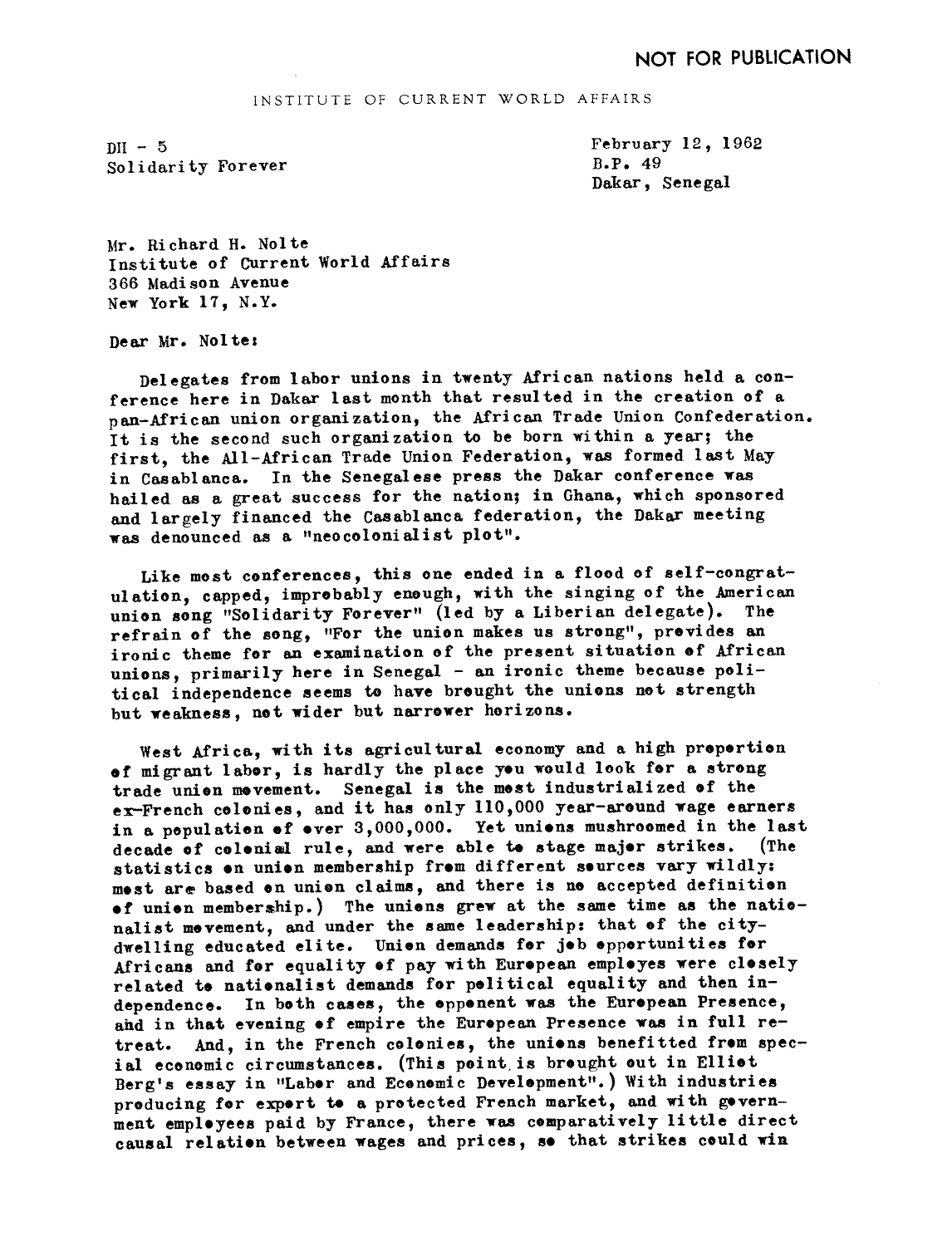increases in real wages. Since a challenge te the French was a patrietic gesture, "we weuld call a strike fer anything or nething", the Senegalese unionist Alassane Sew recalls.

Independence changed all that. The French are ne lenger the state, and new the swerd of patriotism can be turned against the uniens. The salaries ef gevernment empleyees are paid by the African state; higher wages in industry make African experts less cempetitive er less prefitable to the natien. Gevernments attempting the rapid expansion of their economies must, inexoably, raise the capital they need by helding down real wages. With pelitics and unienism already intermingled, and with a general shertage of experienced leadership, many union leaders are new helding pelitical effice and carrying eut gevernment pelicies. (The prime example is Sekou Toure of Guinea.) Leaders as dissimilar as Sengher of Senegal and Toure himself have stated the unions' responsibilities, as they see them, in strikingly similar terms. Accerding to Sengher, the union leaders must "aid the pelitical leaders in carrying out their program"; accerding to Teur $\epsilon$ , the union leader must represent, not the werking class in the state, but the state in the working class. Both men argue that Africa dees net have social classes in the European sense  $-$  a useful if dubious theory. Senghor contrasts class inequality in Europe with, in Africa, "inequality created, after the (European) conquest, by political domination."

In both Senegal and Guinea, the unions have been defeated in cl ashes with the governments. The Senegalese government broke a strike of its own employees in late 1959 (when the nation was self-governing though not fully independent) on the grounds that it could not afford a raise; some of the strikers who were fired are still out of work. In November, 1961, the Guinea teachers' union opposed the government's policy on pay and working conditions; the union's leaders were sentenced to terms up to ten years and are now threatened with execution. Both governments saw in what happened attempts to overthrow the state in the interests of foreign powers. (Toure implicated both the Russians and the French.) A fragile new government seems bound to consider a strike as a threat to its existence.

Bowing perhaps to the inevitable, the Senegalese unionists now say the strike is "a weapon to be laid aside". What they demand in return, they say, is to be consulted by the government about decisions affecting labor  $-$  a "permanent dialogue" is the current catchphrase. Union representatives sit on the state commissions that deal with industry and social welfare. When asked for evidence that the "permanent dialogue" is more than a one-way conversation with themselves on the listening end, they point to the 10 percent increase last July in the minimum wage (bringing it to 44 francs, or 18 cents, an hour). The union leaders claim they suc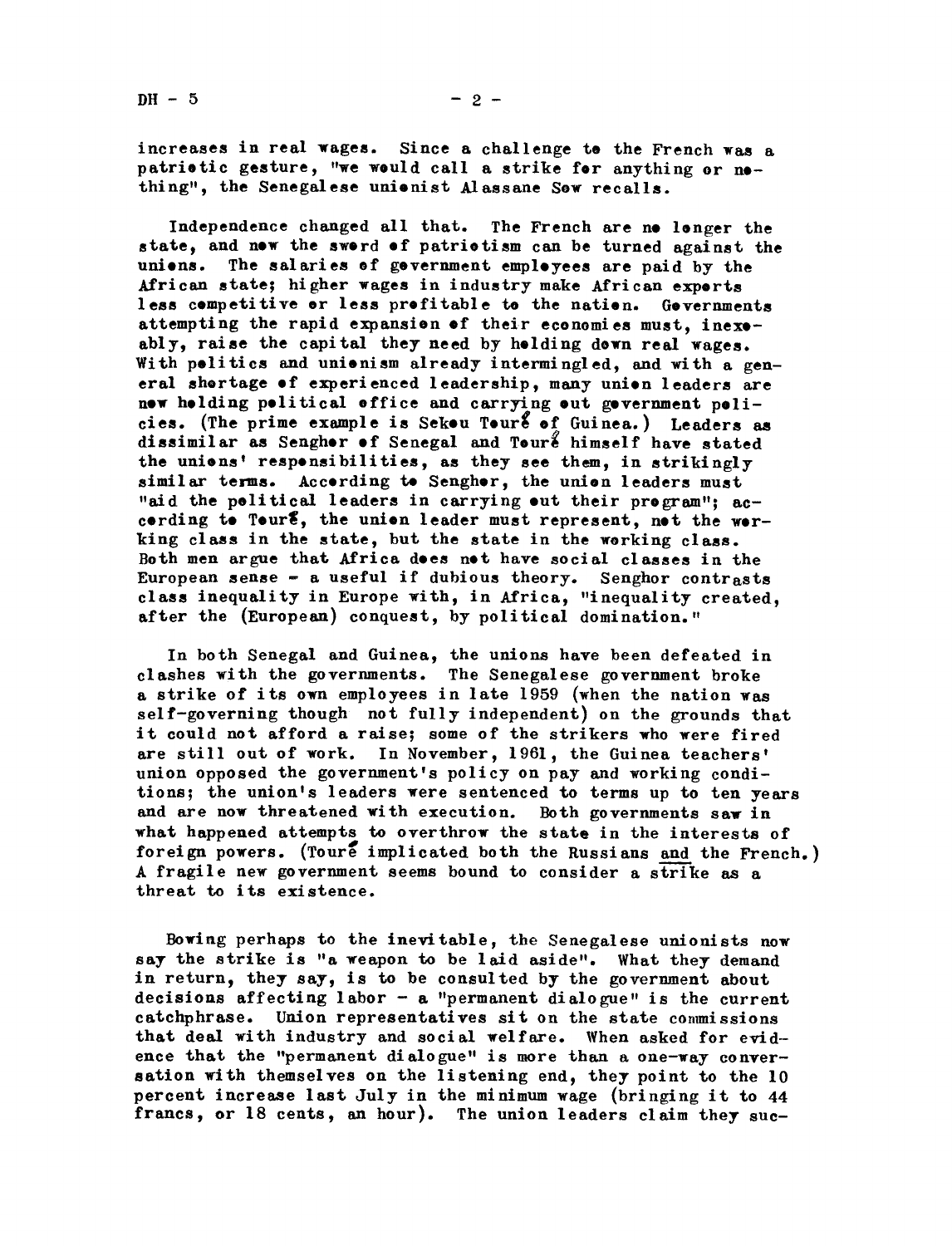$DH - 5$ 

cessfully demanded the increase after the deputies in the National Assembly, who get \$400 a month for a part-time job, had voted themselves a raise. Outside the union hall the opinion one hears is that the wage increase would probably have been granted without the union protest, since the deputies' raise was widely resented in the ruling elite.

What will the union leaders do - and what can they do - if the government turns them down on a major issue? "Strike," they say, but whether they would is open to question. So is the degree of support they would get from their membership. The Union Generale des Travileurs Senegalais, an alliance of all except the Roman Catholic-sponsored unions, claims 95,000 "members" among the  $110,000$  wage-earners. The Union says, rather vaguely, that "maybe half" of the claimed members pay dues; outside the Union the usual estimate of dues-payers is around  $5,000$ . The explanation the Union gives of the low proportion of dues-payers is that the workers cannot afford the  $600$  francs  $(82.45)$ , but there is more to it than that: the Sunday afternoon fights are packed with working-class types at 400 francs a seat. There is, in any case, no outward sign of pressure from below on the leadership. And the leaders' allegiance is clearly to the government and the ruling political party, the Union Progressiste Senegalaise, to which most of them belong. The union leaders were born into the educated elite, not the working class, and most of them are career government employes who are allowed (following the French custom) to spend full time at the union while drawing a government salary. So the unions seem to be little more than an arm of the state, a continuation of politics by other means. But who will lead the discontented in a future in which felt needs seem certain to crease much faster than the standard of living?

Against this background, there was an air of irrelevance about the Dakar conference of union leaders. For this was primarily a political meeting. No common union ideology binds together either the Dakar unions or their rivals in Casablanca; the unions simply follow their governments, which are divided over international and "cold war" issues. The only overt issue between the two union groups is that of international affiliation. The Casablanca group forbids its members to join any non-African international, a provision aimed at the Western-led International Confederation of Free Trade Unions. This rule was rejected by the Dakar unions, many of which, as Abdoulaye Ba of Senegal pointed out, "cannot afford the luxury of complete financial autonomy". The issue, in any case, is not important enough to account for the division between the two union federations.

There was, to be sure, some talk of union questions. The charter of the new organization proclaims that it is "independent of all governments all political parties" and that it will not interfere